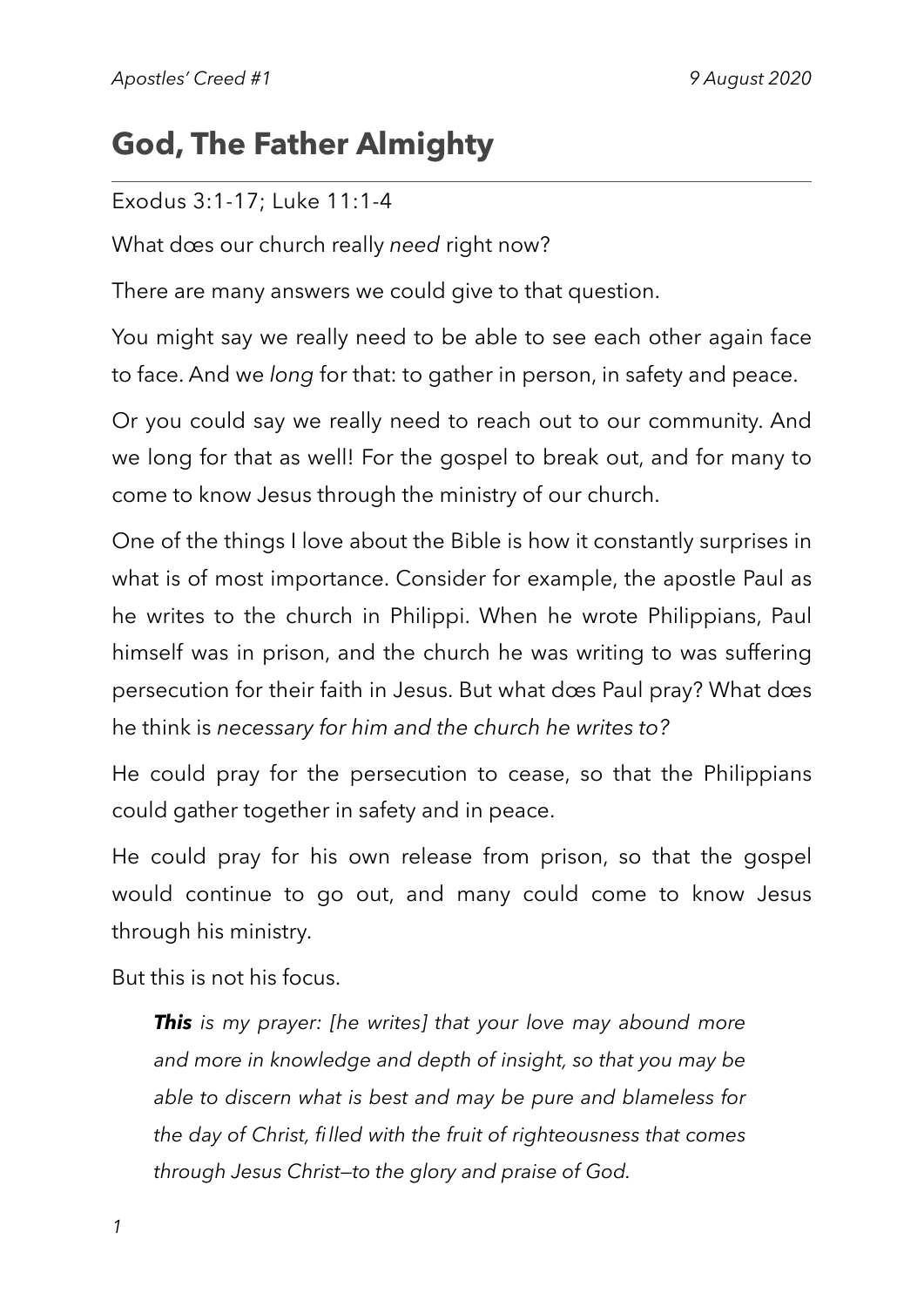Not many of our plans for 2020 have survived all this year has thrown at us. We had, however, always planned to do this series studying the Apostles' Creed. And it struck me this week, in God's kindness, how timely this series is for us.

With all the turmoil and uncertainty of this year, the next 9 weeks are an opportunity for us to consider the stable and unchanging truths of who God is, and what he has done for us. Truths confessed by Christians all through history, and around the world.

I don't know exactly how you are feeling, but I suspect many of us come to this series like storm-tossed sailors, battered and beaten. And in the creed we don't find an abstract theory of seamanship, but we find a firm anchor for our souls, that will hold us fast in the wind and the waves.

What do we need? Many things, to be sure, but one thing above all:

A growing and deepening knowledge of God,

That will flow out in lives of love, and wisdom, and righteousness,

All to the glory of God.

So we're going to declare the Words of the Apostles' Creed together now, and hear God's Word read to us as we consider the first statement of the creed today. But first let me pray:

*Heavenly Father, you know all that we face in the world at this moment. And so this is our prayer: that our love may abound more and more in knowledge and depth of insight, so that we may be able to discern what is best and may be pure and blameless for the day of Christ, filled with the fruit of righteousness that comes through Jesus Christ—to the glory and praise of your name. Amen.*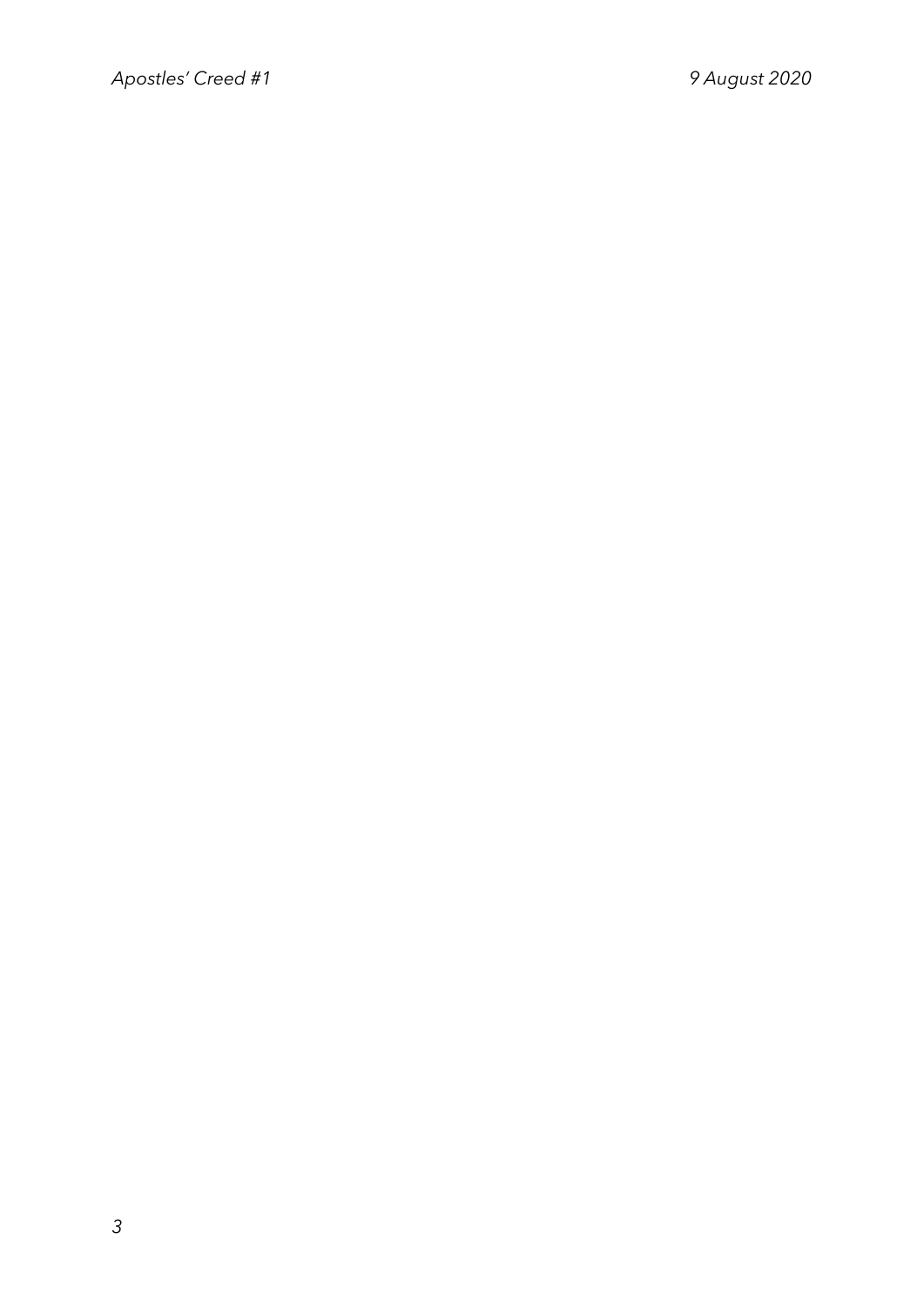This morning/evening, the task before us is to consider the very first line of the Apostles' creed. What dœs it mean to declare, *I Believe in God, The Father Almighty*?

And to help us in this task, we're going to consider four different headings. We're actually going to return to this same structure each week as we work through the rest of the Creed.

Drama

Doctrine

Discipleship

And Doxology (this word comes from the greek word for *praise*)

It's our prayer that these four headings will be a great help for us to grasp the centrality of *doctrine* to our whole Christian lives.

We're going to see each week that what we believe about God is not the product of our own philosophical speculation, rather it rises out of the unfolding *drama* of the biblical story.

And as we think about the *truth* of our faith, we're not just scratching an intellectual itch. Rather we're growing in our knowledge and depth of insight so that we might overflow in lives of love, purity, and righteousness, all to the glory of God. We learn doctrine, so we can better *live* as *disciples* and better praise our great God.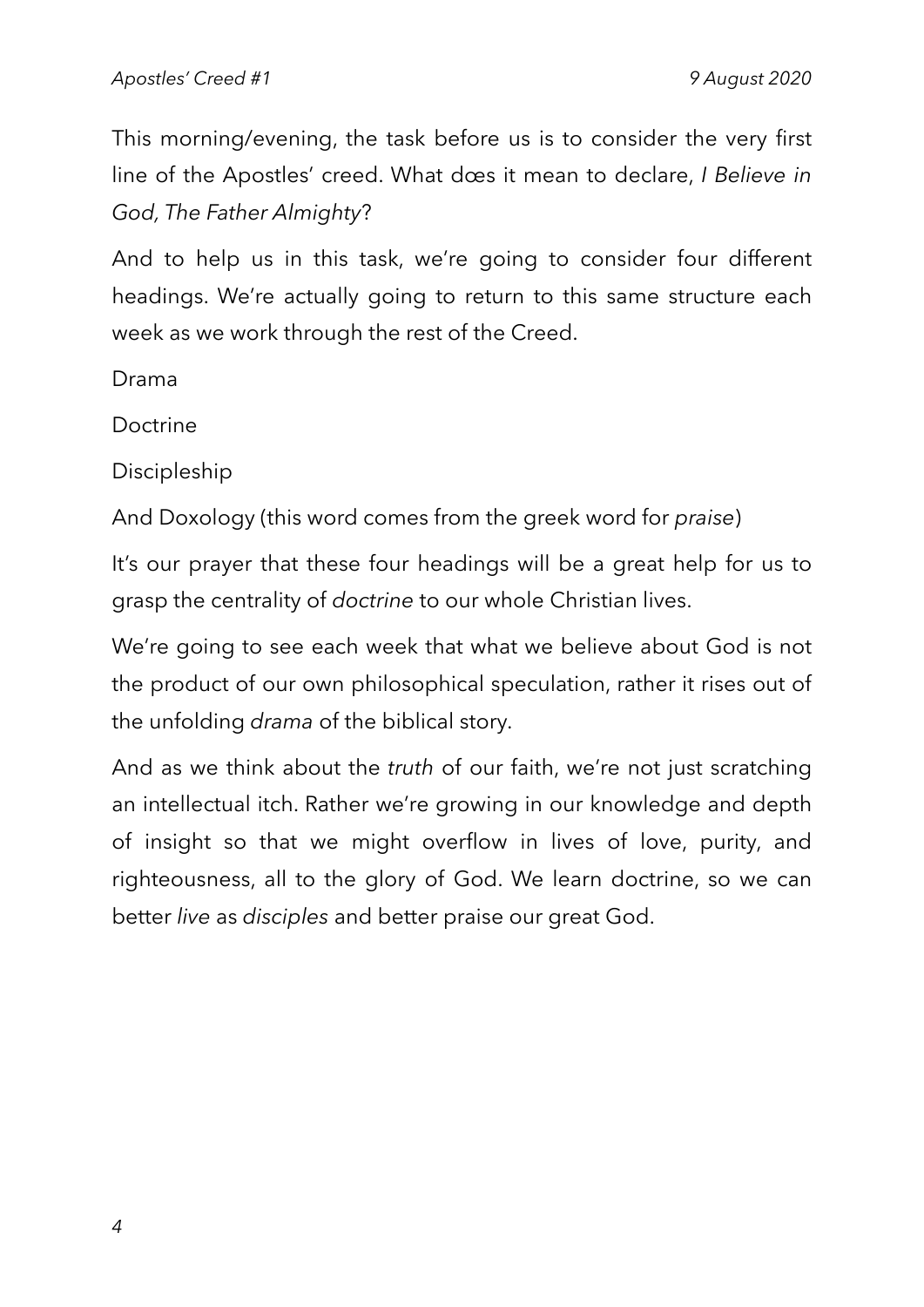## **Drama**

So let's begin with the *Drama*.

For we have to notice right at the beginning of this series that what we have in our Bibles is not a list of spiritual sayings, or a dense theological treatise. In his wisdom, God has given us an epic story. In the 66 books of our Bibles we have this incredible diversity of songs and stories, pœms and parables, letters and histories. But together, they together tell one unfolding narrative of God and the world.

And you see this reflected in the Apostles' creed itself. What we say in the creed, is not abstract. It is the story of the world, from creation to everlasting life, centred on and climaxing in the work of Christ, and encompassing the present day life of the church. What we read in the Bible and confess in the Creed are the *mighty deeds of God;* what he has done, what he will do, and what he is still doing now.

And so all throughout the Bible we come across stories like those we have just read in Exodus 3 and Luke 11. These are weighty events of enormous significance, as the God of the universe shows up, telling us His Name, and teaching people how to pray. And yet at the same time, it all takes place in the nitty gritty of life as we know it in this world. Moses is at work; Jesus and his disciples are on a road trip to Jerusalem.

The story of the Bible encapsulates the whole cosmos: heaven and earth, the rise and fall of empires, the very salvation of the world. And yet it also concerns our *daily* bread, our own personal relationships, our particular temptations and trials.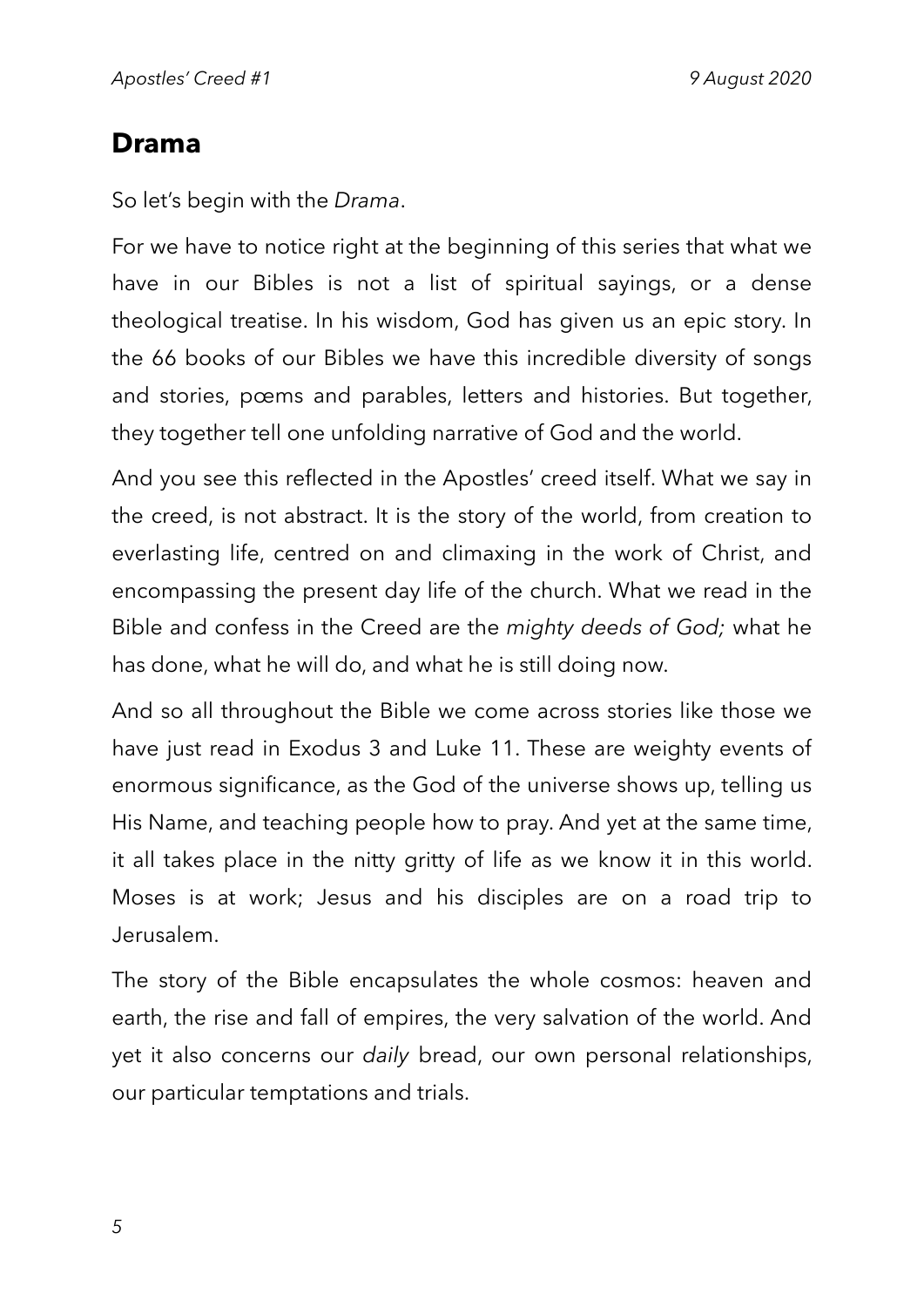And as this narrative unfolds, a picture emerges of Who God is and what he is like. Through the dynamic ups and downs of the story we come to know a dependable unchanging God. As one writer says,

*The throbbing verbs of the Drama give rise to the stable nouns of our Doctrine.*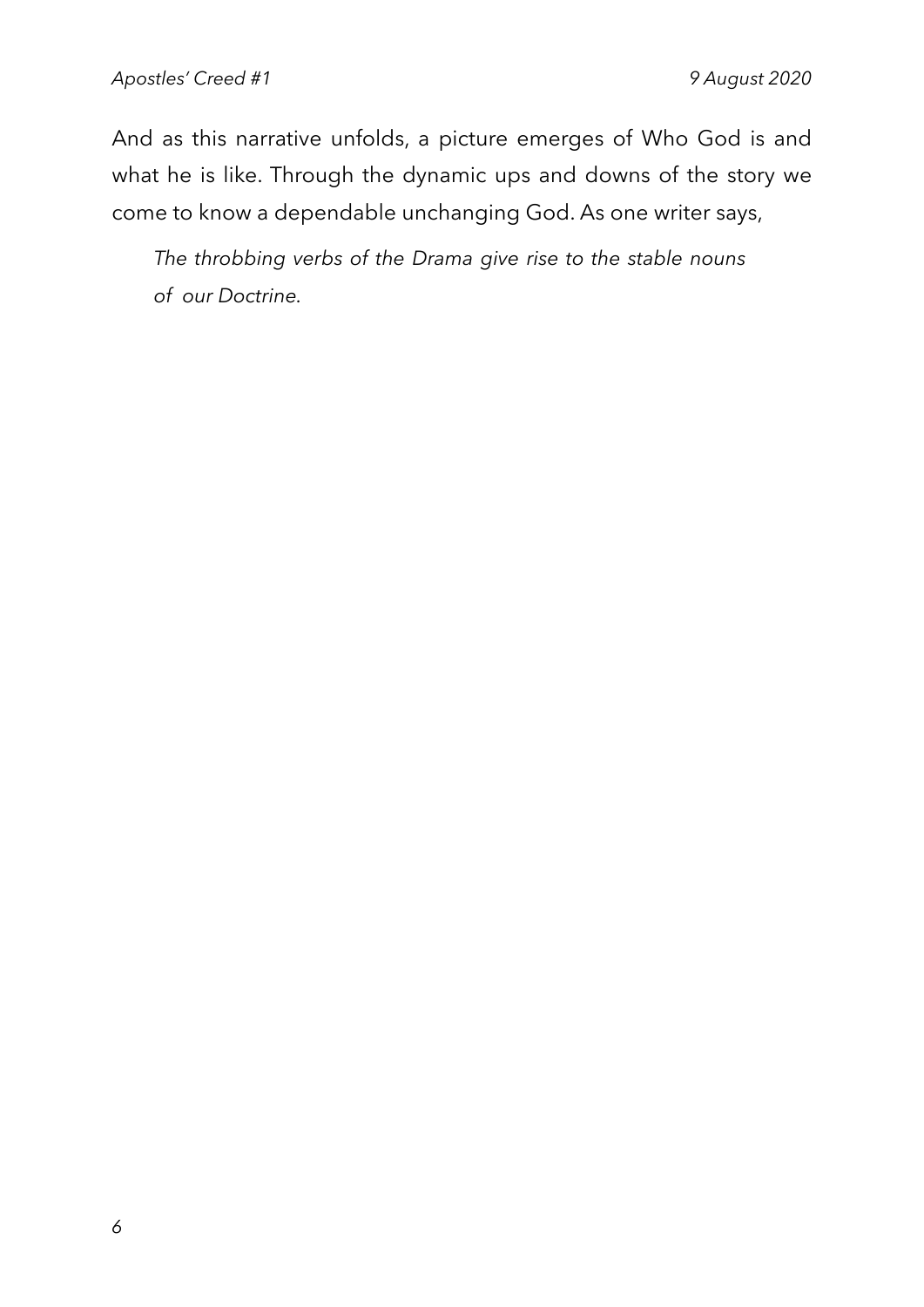# **Doctrine**

And through his wonderful works, God shows himself to be "The Father Almighty."

But what dœs this mean? What are we affirming, when we say that this is true about God? Well from the drama of Scripture, and particularly today from the burning bush and the Lord's prayer, we encounter two foundational truths about the God of the Bible:

The transcendence of God, and the Triunity of God.

In other words, we learn that God is great *and* that God is good.

### *Transcendence (God is great!)*

So first, God is transcendent. And when we say that, we're just saying that God is really really big. It means that we don't figure out for ourselves what God is like, but he must reveal himself to us. It means that we can never hope to climb up to meet God, but he must stoop to be with us. For this God, the direction of travel is always down, from him to us.

This is the basic point that God makes when he reveals his NAME to Moses in Exodus chapter 3. As God commissions Moses to lead the Isrælites, and promises to rescue them from slavery in Egypt, Moses asks to know God's name. He's basically asking *who* God is; *what is God like?* 

God famously replies: I AM WHO I AM. Tell them, I AM has sent me.

The first thing Moses needs to learn is that it is God who defines who he is to us, and not the other way round. This puts an end to the little games we play dœsn't it, when we say, "I like to think about God like this." There are many opinions about God, but here God gives us his: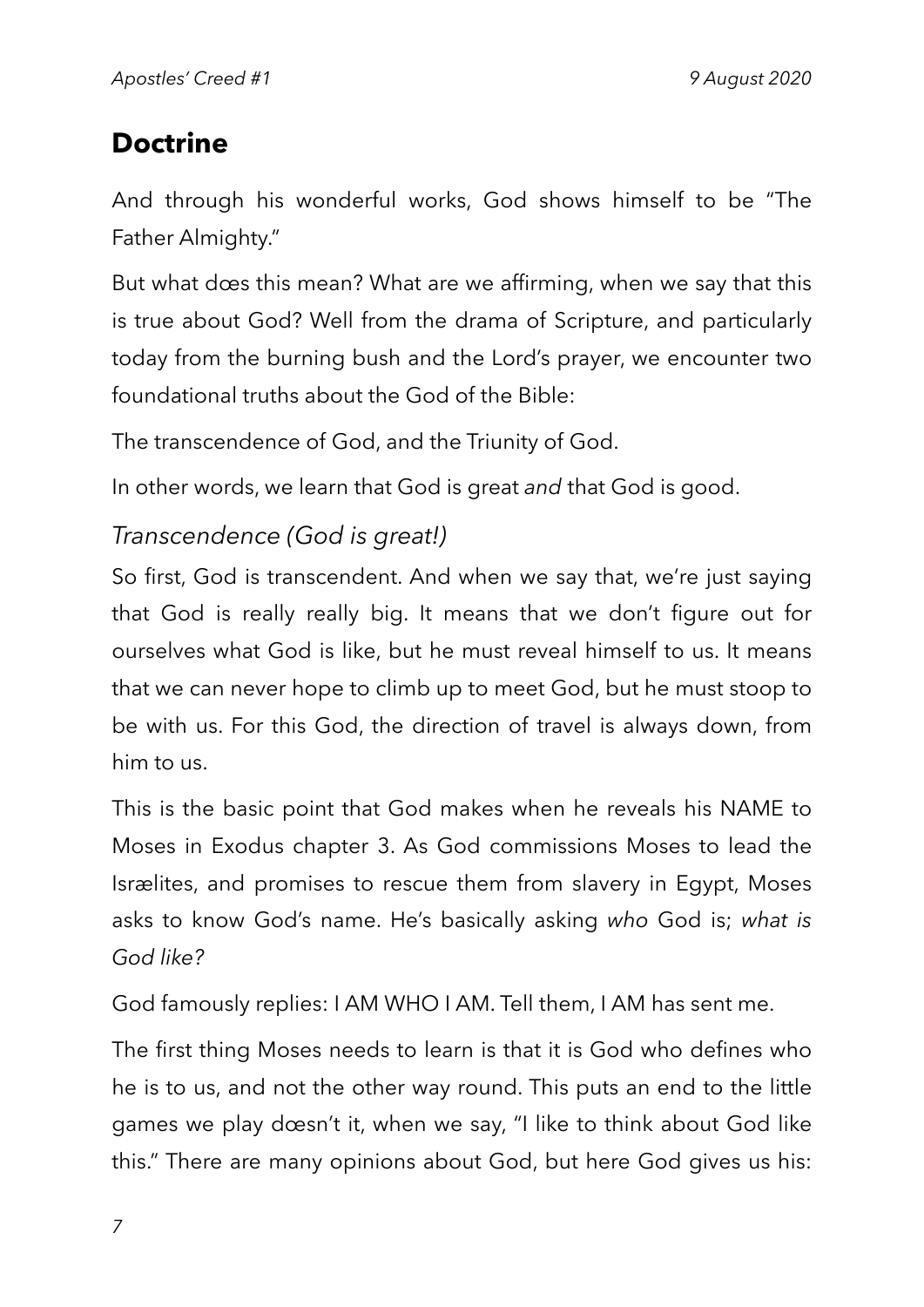We don't name him, he names himself. The Lord is who *he* is, not who *we* say he is.

But God is also telling Moses that he defines himself through what he dœs. We've already said this: the transcendent God reveals himself through his *actions*. God says, I AM WHO I AM, or you could translate that phrase I WILL BE WHO I WILL BE. Moses wants to know who God is. God says, *watch this space*, see how I act and you will know who I am and what I am like.

And even just in Exodus 3, we start to see who this God is. He is the God who hears and sees the suffering of his people. He is the God who is with his people. He is the God who delivers his people. He is the God who exercises his power in almighty, redeeming love.

And as the drama unfolds we see more and more of God's character. For God makes promises in this chapter that he keeps as the story progresses. As the Isrælites grumble and complain, he patiently provides for them. As the Isrælites heinously sin, and reject him, he graciously forgives them. As generation after generation persist in the worship of false Gods he judges them, and yet also promises a greater deliverance for them.

So what is God like? What a relief that we don't have to come up with an answer ourselves. God comes right out with himself, and he shows himself to be the speaking, saving, redeeming, righteous, powerful, promise-making, faithful and forgiving God.

This is not a God of our imaginations. He is transcendent, he is great, he is so much bigger than us. But this dœs not mean he is *distant from us*, he dœsn't look down from heaven despising us for our weakness, or rolling his eyes at our insignificance. Rather in his greatness he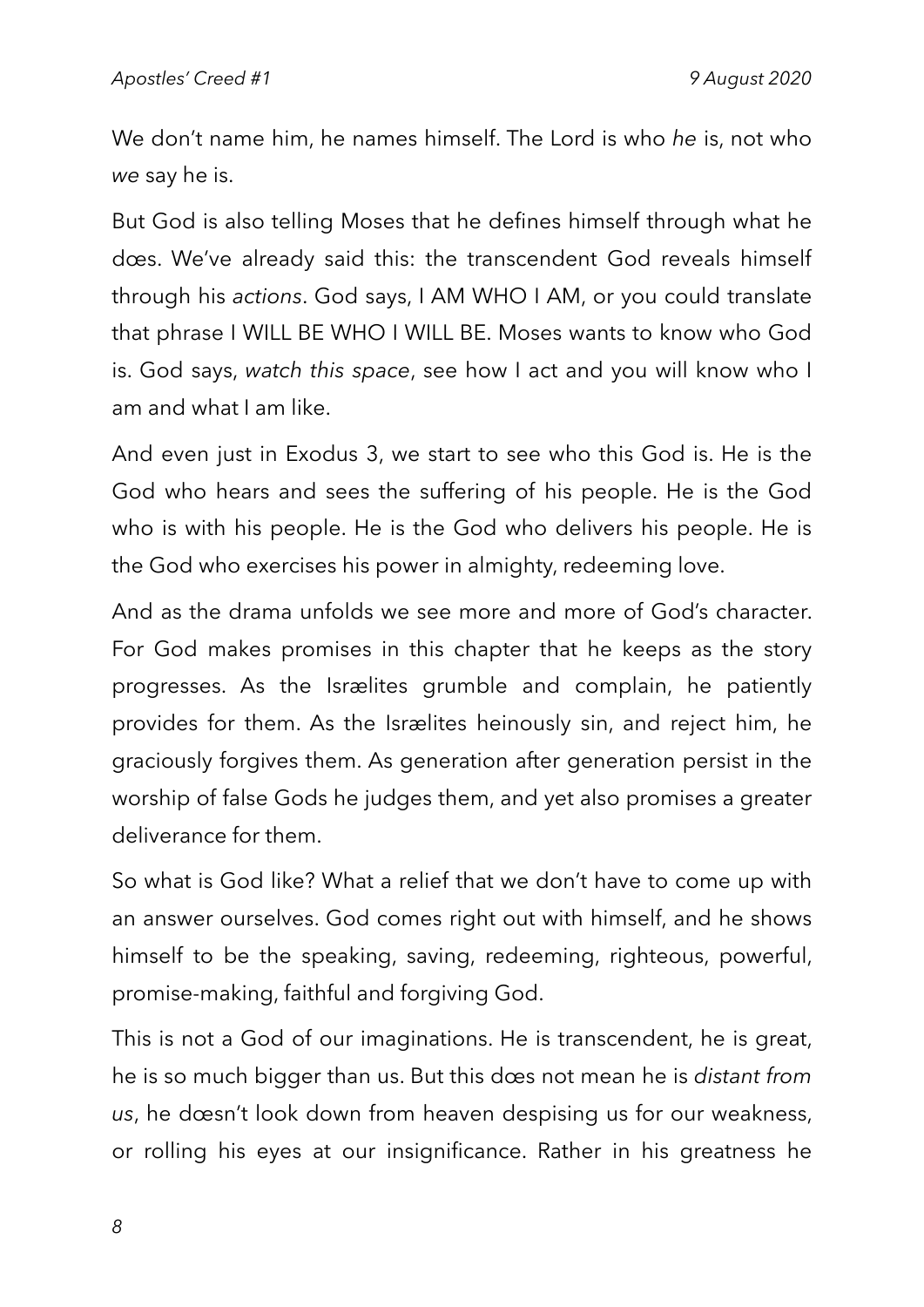moves *towards* humanity in the abundance of his love. This is the Name of the LORD.

## *Trinity (God is good!)*

But if we really want to know the ins and outs of his name, we have to well beyond the Exodus, and see what he did some 2000 years later.

For in the fullness of time, a man from some backwater town in Isræl was baptised in the Jordan River. And at his baptism, the heavens opened and a voice spoke from heaven, "This is my beloved *son*."

And as he speaks with his rag-tag bunch of followers, he shows his own concern for the name of God. He teaches them to pray, "Hallowed be Your *Name*." That God's name would be honoured as the truly great, transcendent name that it is.

And yet when he addresses this God, he uses a different name, a name of stunning intimacy. He prays, *Father.* 

In John 17, just before his death, Jesus prays, *"Father, I want those you have given me to be with me where I am, and to see my glory, the glory you have given me because you loved me before the creation of the world."*

In the life of Jesus, we see that the drama stretches back before the creation of the world: there has always been a Father, loving his Son, in the joy of the Holy Spirit. Goodness is not tacked on to God's greatness. This God is good in his very essence. For all eternity he has existed in perfect relationship, giving and receiving, radiating selfgiving, live-giving love.

And stunningly, Jesus encourages those who follow him to call God *their Father*. Jesus puts his arm around us and says, *Pray with me. Share my relationship with God. For you are loved as I am loved.*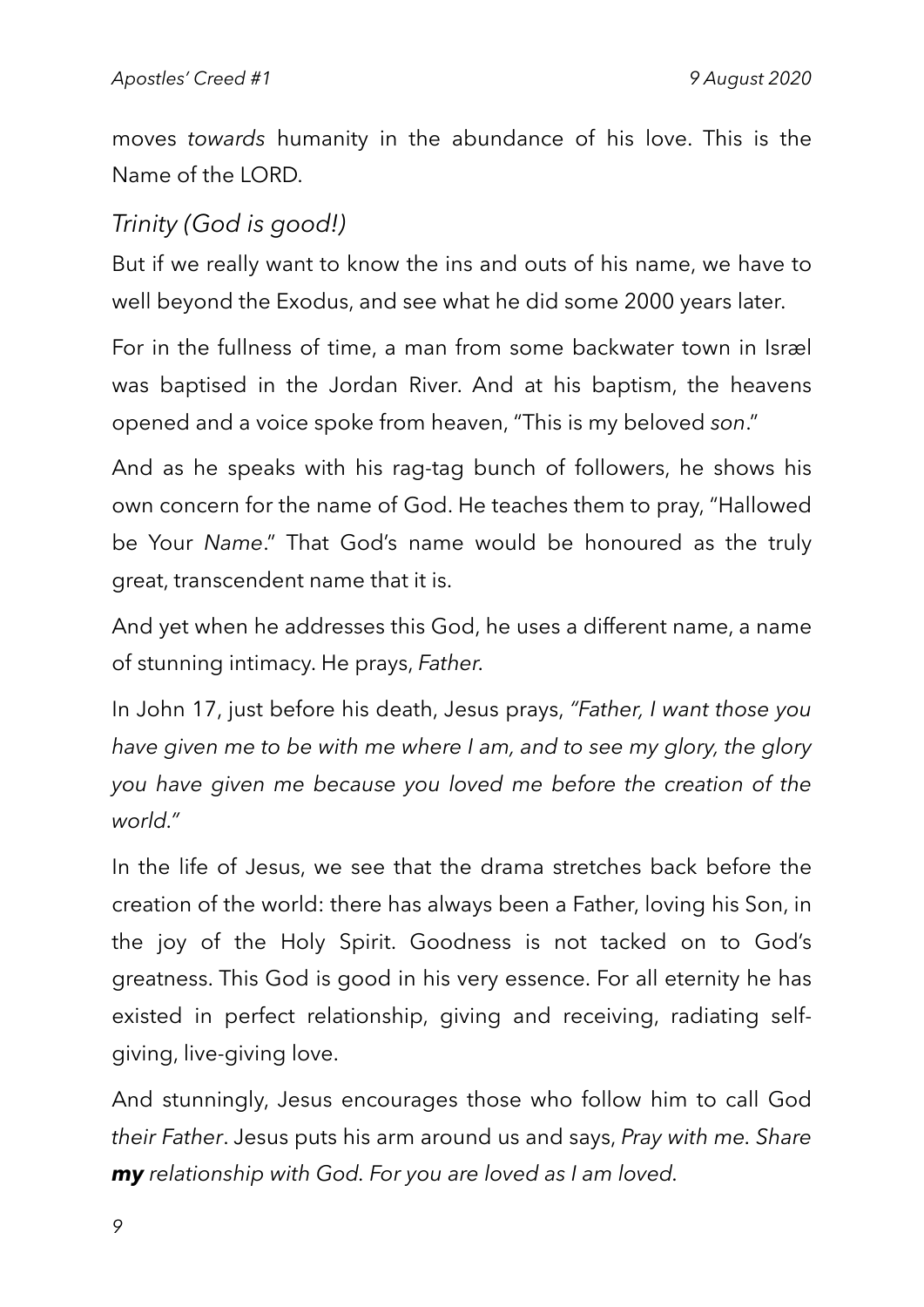Who is God? He is the Lord of the burning bush. The great I AM. He is the Father of our Lord Jesus Christ. In Jesus, God has revealed himself as THE Father. And through Jesus, he is also OUR Father. He is good down to the core, and in his mercy and grace he has shown himself to be good *towards* us, too.

In the Trinity we discover the most wonderful truth. The deepest reality of life in this world is not cold indifference, random chaos, or raw power, but love. At the heart of the universe is a loving union of three: Father, Son, and Holy Spirit.

And so the church in every time and every place confesses both the transcendent greatness *and* the triune goodness of God. Indeed, his greatness **is** his goodness. We declare, *I believe in God. The Father. The Almighty.*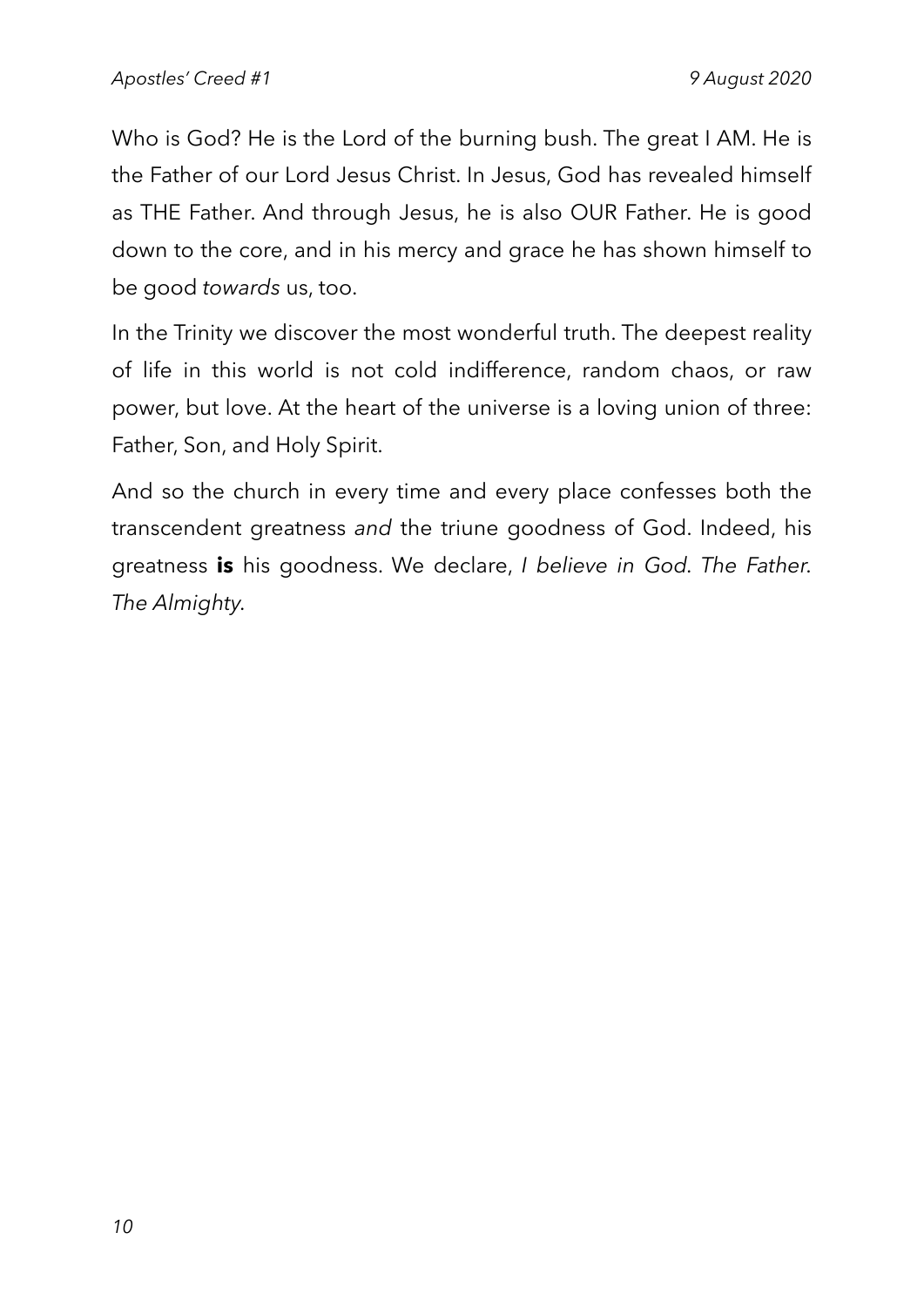# **Discipleship**

And I hope you can begin to see that belief in this God is going to profoundly impact every area of our lives.

For when we confess that God is the Father almighty, we guard ourselves against two opposite tendencies that both result in the same outcome.

On the one hand we can see God as distant and removed, uninterested in the affairs of our life. When we do this, we can be tempted to think that we can do without God, that we can carry on with our business, our finances, our science, our art, our politics, our families and our friendships with no reference to God whatsœver.

On the other hand, however, we can shrink God down to size, so that he is just one among many other pursuits in our life. And so again we can seperate God out from our daily affairs, as if God can only help with some little spiritual aspect of who we are.

But this is not the God of the Bible. The Father Almighty is outside of the world, yes. But he is also present and active in the world. He is at once far above us and right beside us. In his greatness, there is no part of our life which lies outside of his control. In his goodness, there is no part of our life that lies beyond his interest.

And so what dœs it mean to live in light of the reality of who God is? The life of discipleship to this God is one of fear, and of faith.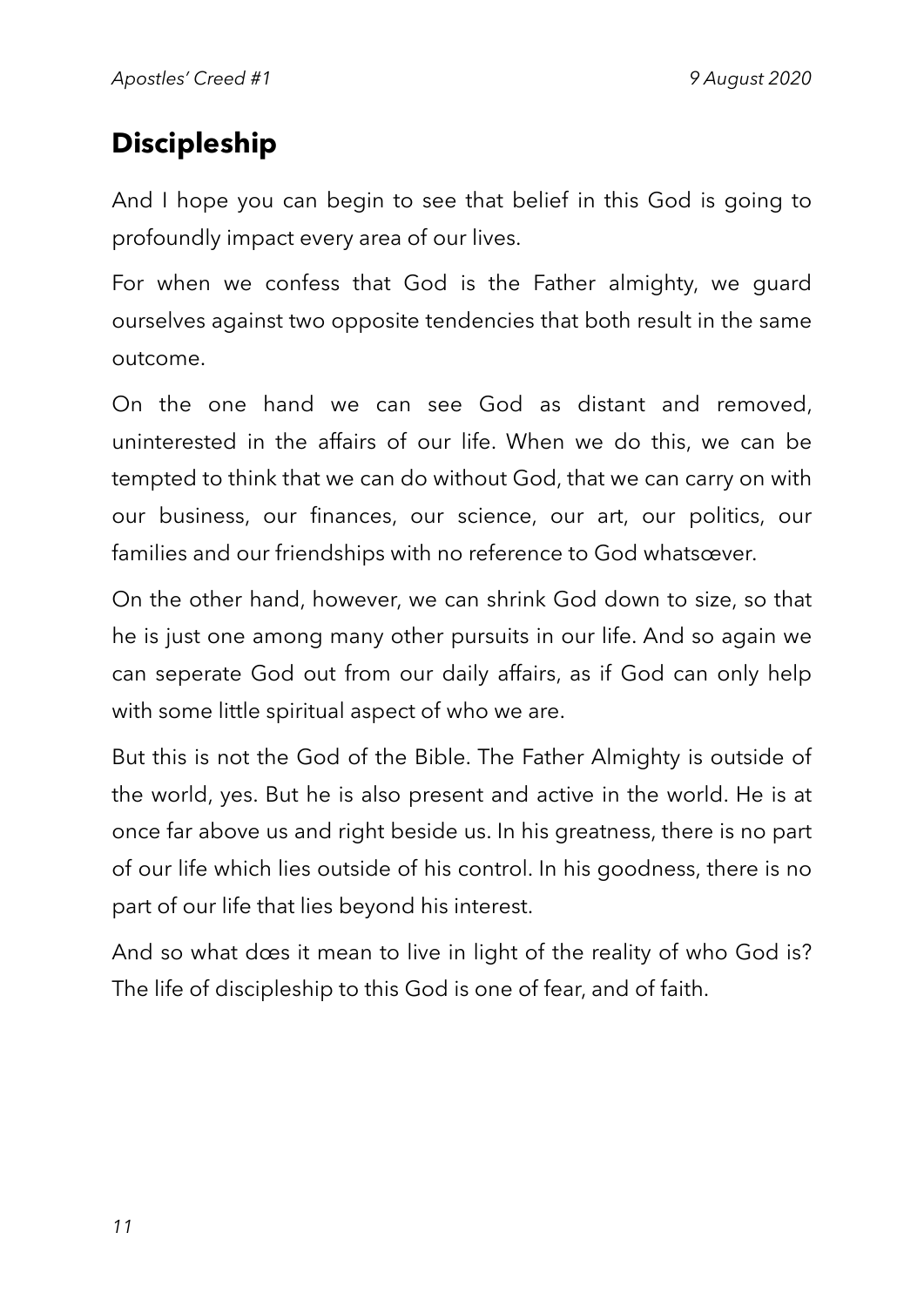### *Fear*

So first, we are to *fear* the Lord. To fear God is surely the rational response when we grasp his greatness, and our weakness; when we recognise his majestic purity and our persistent imperfection. It would be the heart of folly to treat this God flippantly. The book of Proverbs tells us that the *beginning of wisdom is the fear of the Lord*.

And this may grate against our anti-authority Aussie instincts. But what we see in the Bible time and time again is that the wise person bows before the Lord when they encounter him in all his glory. In Exodus 3, Moses *hides his face* in fear. The disciples spend half their time at Jesus' feet and freaking out at his awesome power.

But here's the thing. God always responds by lifting up those who bow before him.

We humble ourselves before the Lord, and raises us up. Sets us on our feet so that we might then walk *with* him by faith.

For if God was only capital-A Authority, or pure power, our submission to him would be enough. We would obey him, and even serve him, but ultimately our fear would not only be the beginning but the end of our response to him.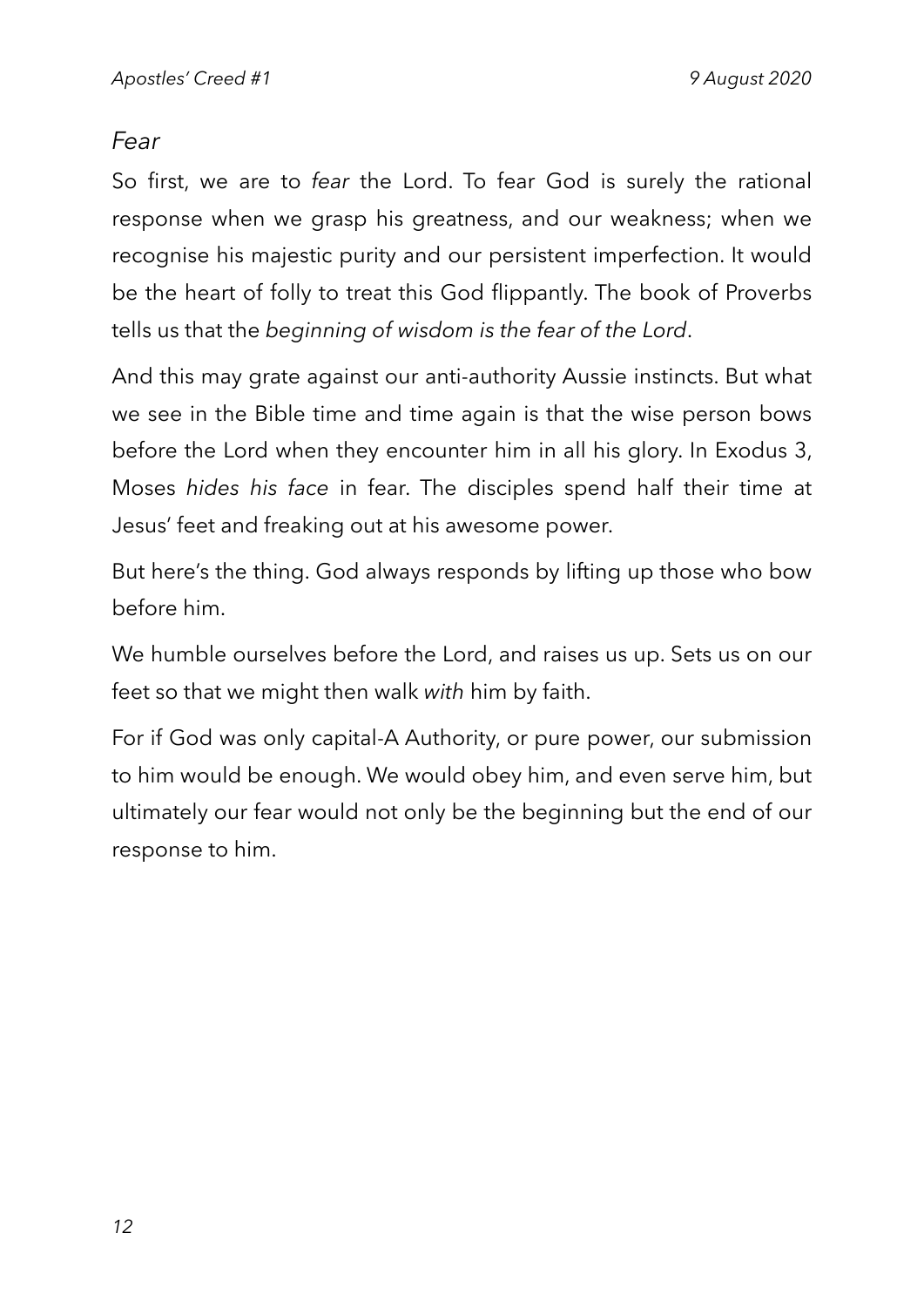### *Faith*

But God is the *Father* Almighty. And so he desires not only our service but our affection. Not only our obedience but our delight in him. He wants us to receive his love, and to freely love him with all our heart and soul and mind and strength. He wants us to trust him. And so he invites us to relate to him not only in fear, but in faith.

So we ask God to give us today our daily bread, because we believe he is the good Father who provides for the basic needs of his children.

And we ask God to forgive us our sins, because we believe he is a good Father who responds to our confession of sin with a tender embrace, not a wagging finger.

And we ask God to lead us not into temptation but deliver us from evil, because we believe that he is a good and great Father who is bigger than anything this world can throw at us, but also present with us to guide us and protect us.

And then we *listen* to him, because he is the Good Father who speaks to us his powerful transforming Word.

This is the life of the disciple. Each day, each week, each year, our whole lives. We say, "God, I've got nothing to offer you, but you have everything to offer me, so I'm going to go into this day trusting you and not in myself."

And as we walk forward in reverent fear and humble faith, what we find is an intimate connection between what we believe to be true about God and what we experience of him. God showed up to Moses and said, "I am who I am" "I will be who I will be", and guess what? "He still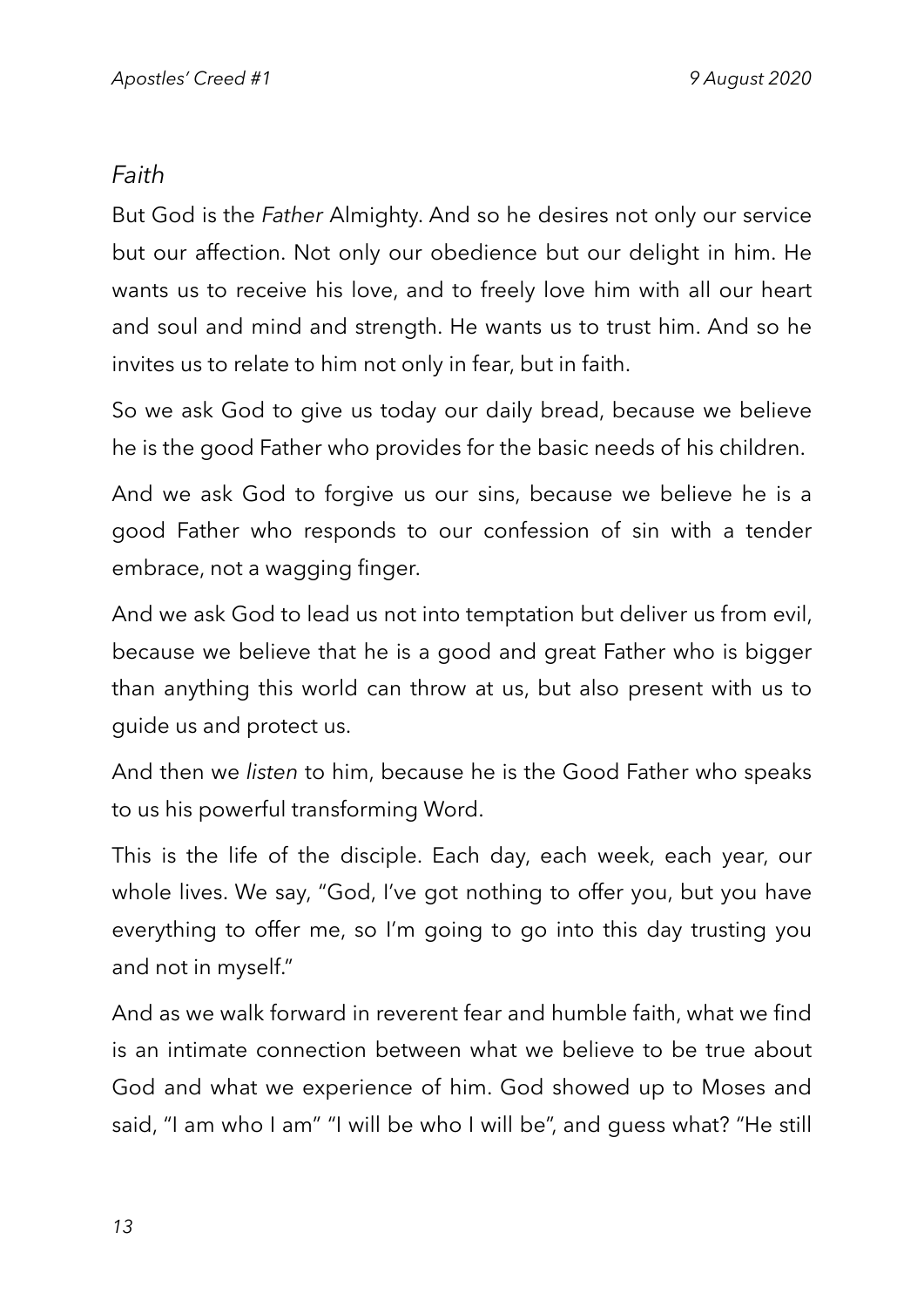is who he is." So as we live with him, we *will* find him to be utterly reliable, completely worthy of our trust.

One theologian expresses it beautifully,

*For believers come to know the workings of the Father, the Creator of all things, He who gave them life, and breath, and all things. They learn to know him as the Lawgiver who gave out his holy commandments that they should walk in them. They learn to know him as the Judge who is provoked to terrible wrath by all the unrighteousness of men and who in no sense holds the guilty guiltless.* 

*And they learn to know him, finally, as the Father who for Christ's sake is their God and Father, on whom they trust so far that they do not doubt that He will supply for every need of body and soul, and that He will convert all evil which accrues to them in this vale of tears into good. They know that He can do this as Almighty God and that He wants to do it as a faithful Father. Hence they confess: I believe in God, the Father, the Almighty.*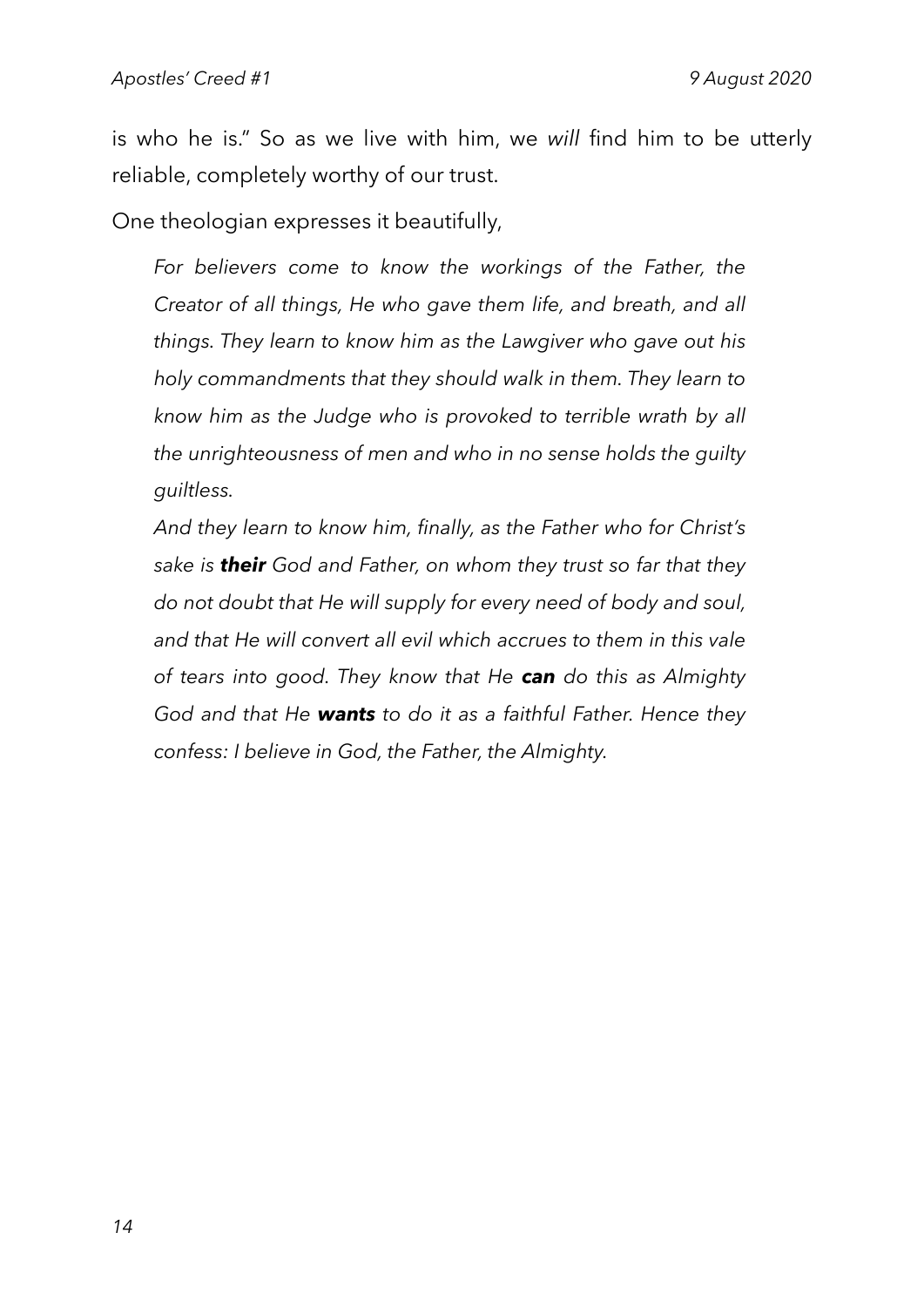# **Doxology**

And as we confess this truth, and as we walk in it, our whole lives will have a tenor of praise to God. We will give glory and honour to God in word and in song and in deed. And Jesus also tells us that as other people see our fear and our faith, they will say, "Wow, their God is great and good." That's the thing about fear and faith — they point away from us to our Father Almighty.

And I wanted to conclude this morning by just sharing with you how all of this played out in the life of one Christian from the past. Martin Luther was a monk who lived about 500 years ago. And as a Monk he understood how big and great God was, and how sinful and weak he was. He certainly *feared* God as the righteous judge who hated sin. But early in his life, he did grasp the gracious goodness of God. And so he was gripped by terror at the thought of how God would treat him.

Looking back, Luther said this of himself: "I did not love, yes, I hated the righteous God who punishes sinners, and secretly, if not blasphemously, I was angry with God." Luther had given his life to serve and obey God, but he found that he could not *love* a God who he knew only as harsh and distant.

But then, through his own study of God's Word, he came to see the goodness of God. He came to see that the harsh God in his mind, was not the God revealed in the Bible. He said, "For although the whole world has most carefully sought to understand the nature and mind and activity of God, it has had no success in this whatsœver. But…God himself has revealed and disclosed the deepest profundity of his fatherly heart, His *sheer inexpressible love.*" Here was a God that not only evoked fear, but also faith, overflowing in joyful praise.